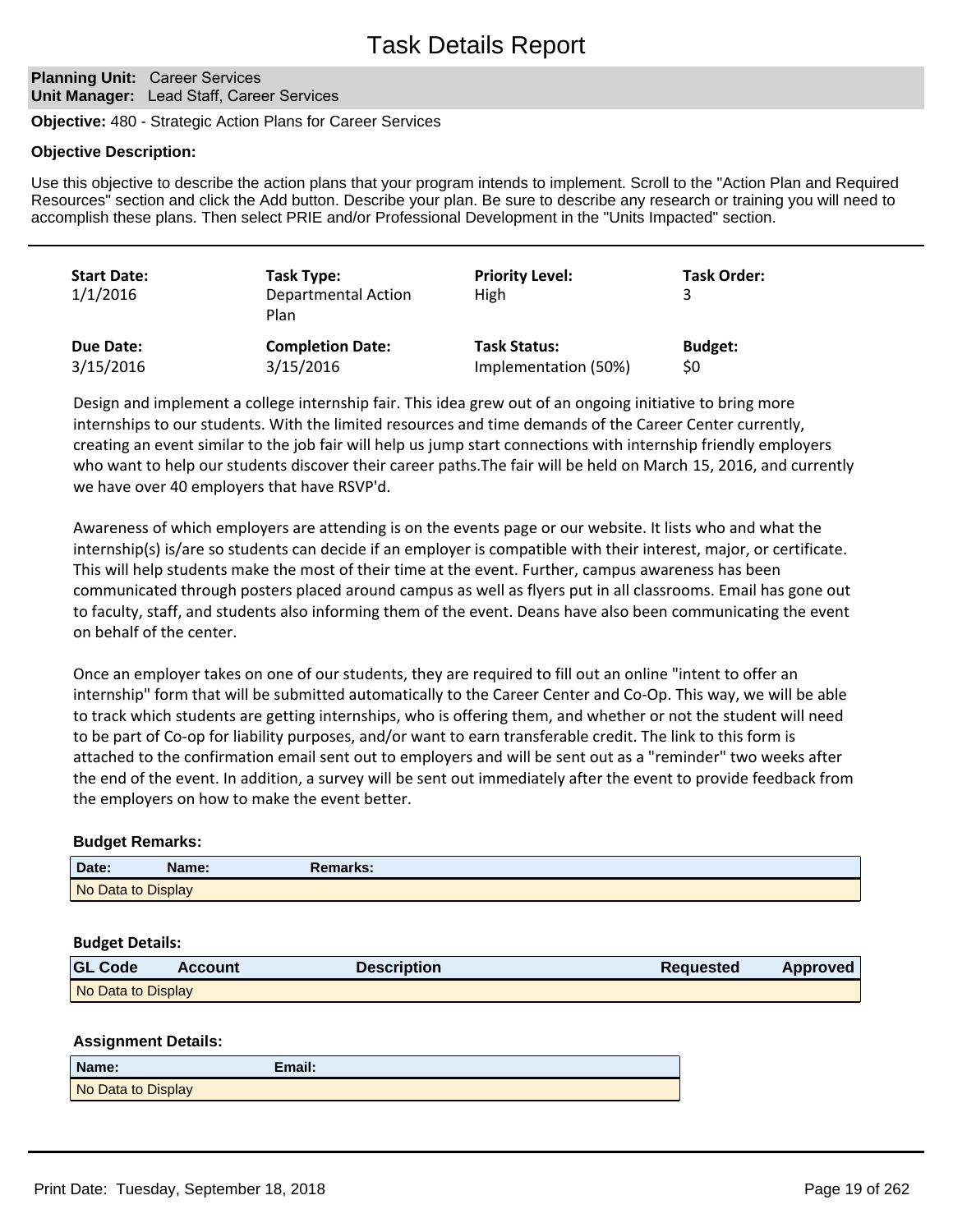# Task Details Report

| Start/Date: | <b>Best THREntal Action</b><br>Plan | <b>Rriggity</b> Level: | <b>Task Order:</b> |
|-------------|-------------------------------------|------------------------|--------------------|
| Due Date:   | <b>Completion Date:</b>             | <b>Task Status:</b>    | <b>Budget:</b>     |
| 12/15/2017  |                                     | New                    | \$0                |

1. Improve certain aspects of the Resume Workshop

Over the course of the next few months we will be looking at ways to improve the cover letter portion of our resume workshop to make it more clear to students what exactly should be included in the letter. Some initial ideas are to...

- More hands on examples
- Simpler job announcement descriptions of duties
- 2. Create two additional workshops

• The Job Search

i. We see many students who don't know what tools are out there to help them and also don't know how best to use job search engines to get the information they need to apply for a position.

• Professionalism in the Workplace

i. The focus will be on how to interact with co-workers. Employers want new workers to be responsible, ethical, team oriented, and to possess strong communication, interpersonal, and problem solving skills.

- 3. Hiring Request
- Fall 2016
- Increase Career Resource Aide from part-time to full-time

i. Increasing the position to full-time would at a minimum, allow full coverage of the center with little or no down time from the perspective of students. The hours currently approved for the position are not sufficient to cover the times when I must be away at meetings, presentations, conferences, and workshops. Further, a fulltime position also would allow for greater flexibility in services. Finally, there is also the question of turnover. The position at part-time does not provide a living wage and as such scheduling involves working around another position the Aide will probably have with hours that may not sync ideally with the center. Additionally, the center might be able to keep someone in the position for a longer period of time vs them looking for fulltime positions with benefits.

4. Define new Counselor's Career Role

• Work with the Counseling Department to decide how best to utilize the career counseling aspect of the new counseling hire in the spring 2016 semester.

# **Budget Remarks:**

| Date:              | Name: | Remarks: |
|--------------------|-------|----------|
| No Data to Display |       |          |

### **Budget Details:**

| <b>GL Code</b>     | Account | <b>Description</b> | <b>Requested</b> | <b>Approved</b> |
|--------------------|---------|--------------------|------------------|-----------------|
| No Data to Display |         |                    |                  |                 |

### **Assignment Details:**

| Name:              | Email: |
|--------------------|--------|
| No Data to Display |        |